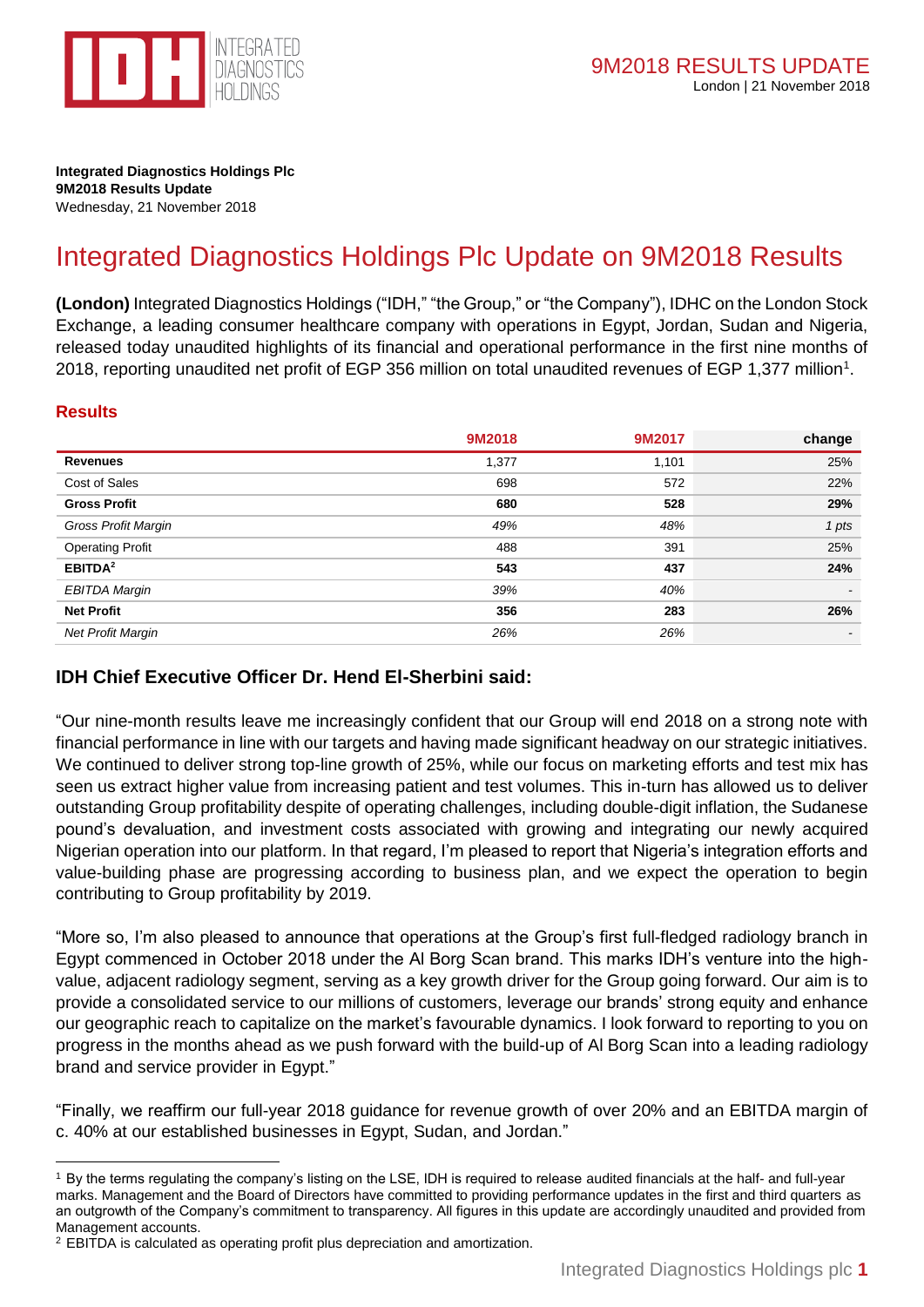

#### **Financial & Operational Highlights**

- **Revenues** grew 25% year-on-year to EGP 1,377 million in 9M2018 from EGP 1,101 million in 9M2017. Solid top-line growth comes primarily on the back of better pricing and test mix and was further supported by growing patient and test volumes. Revenues from the higher-margin walk-in segment grew especially rapidly in the first nine months of 2018, reflecting the Group's efforts in extracting greater value from the segment.
- **Cost of sales** reached EGP 698 million in 9M2018, up 22% year-on-year, and continues to increase at a slower rate than revenue growth thanks to several cost reduction initiatives. **Raw materials costs** as a percentage of sales have declined to 19% in 9M2018 from 22% in the same period last year.
- **Gross profit** recorded EGP 680 million for 9M2018 a 29% year-on-year increase and with gross profit margin expanding one percentage point to 49% during the nine-month period. Margin expansion is a result of an increased contribution from the higher-margin walk-in segment and improved test mix, the continuing success of cost reduction initiatives particularly in IDH's home market of Egypt, and the negotiation of more favourable raw material prices.
- **Operating profit** rose 25% in 9M2018 to EGP 488 million versus EGP 391 million in 9M2017. Strong operating profit growth comes despite increased SG&A expenses amid annual salary and wage raises, higher expenses associated with successful marketing campaigns and pre-operating expenses related to the launch of Al-Borg Scan.
- **EBITDA** increased by 24% to EGP 543 million in 9M2018 compared to EGP 437 million in 9M2017. Despite the negative impacts stemming from the devaluation of the Sudanese pound as well as increased marketing spend, IDH's EBITDA margin remained largely stable at 39.4% in 9M2018 versus 39.7% in the same period last year. It is worth noting that the Group's consolidated EBITDA now includes contributions from its newly launched Nigerian operation – still in the value-building phase – without which consolidated EBITDA would have reached EGP 554 million in 9M2018, with a margin of 41% in line with management's guidance.
- **Net interest income** reached EGP 30 million in 9M2018, up 27% from EGP 24 million in 9M2018. This comes as the Group earned higher rates on its accumulated time deposits and T-Bill balances, particularly during the first quarter of 2018.
- **Net foreign exchange loss** amounting to EGP 12 million in 9M2018 is unchanged from the loss recorded during the same period last year, and is primarily a result of the devaluation of the Sudanese pound and FX transactions related to dividend distributions.
- **Net profit** increased 26% to EGP 356 million in 9M2018 from EGP 283 million in 9M2017, driven by solid top-line growth, gross margin expansion and increased interest income.
- **Total tests** performed stood at 19.6 million in 9M2018, up 4% year-on-year. **Total patients** served climbed 8% year-on-year to reach 5.0 million during the period, reflecting the continued success of IDH's marketing campaigns and growing branch network.
- IDH's key metrics of **average revenue per test** increased 21% in 9M2018 while **average revenue per patient** climbed 16% during the period, demonstrating IDH's ability to pass-on inflationary pressures thanks to patients' loyalty, a growing portfolio of services and its strong brand equity.
- **Management affirms its guidance** for the full year 2018. IDH continues to target combined revenue growth of over 20% and an EBITDA margin of c. 40% at from its established businesses in Egypt, Jordan and Sudan and excluding Nigeria.

#### **Outlook**

IDH's forward-looking strategy rests on leveraging its established business model to achieve four key strategic goals, namely: (1) continue to expand customer reach; (2) increase the number of tests per patient; (3) expand into new geographic markets through selective, value-accretive acquisitions; and (4) introduce new medical services by leveraging the Group's network and reputable brand position.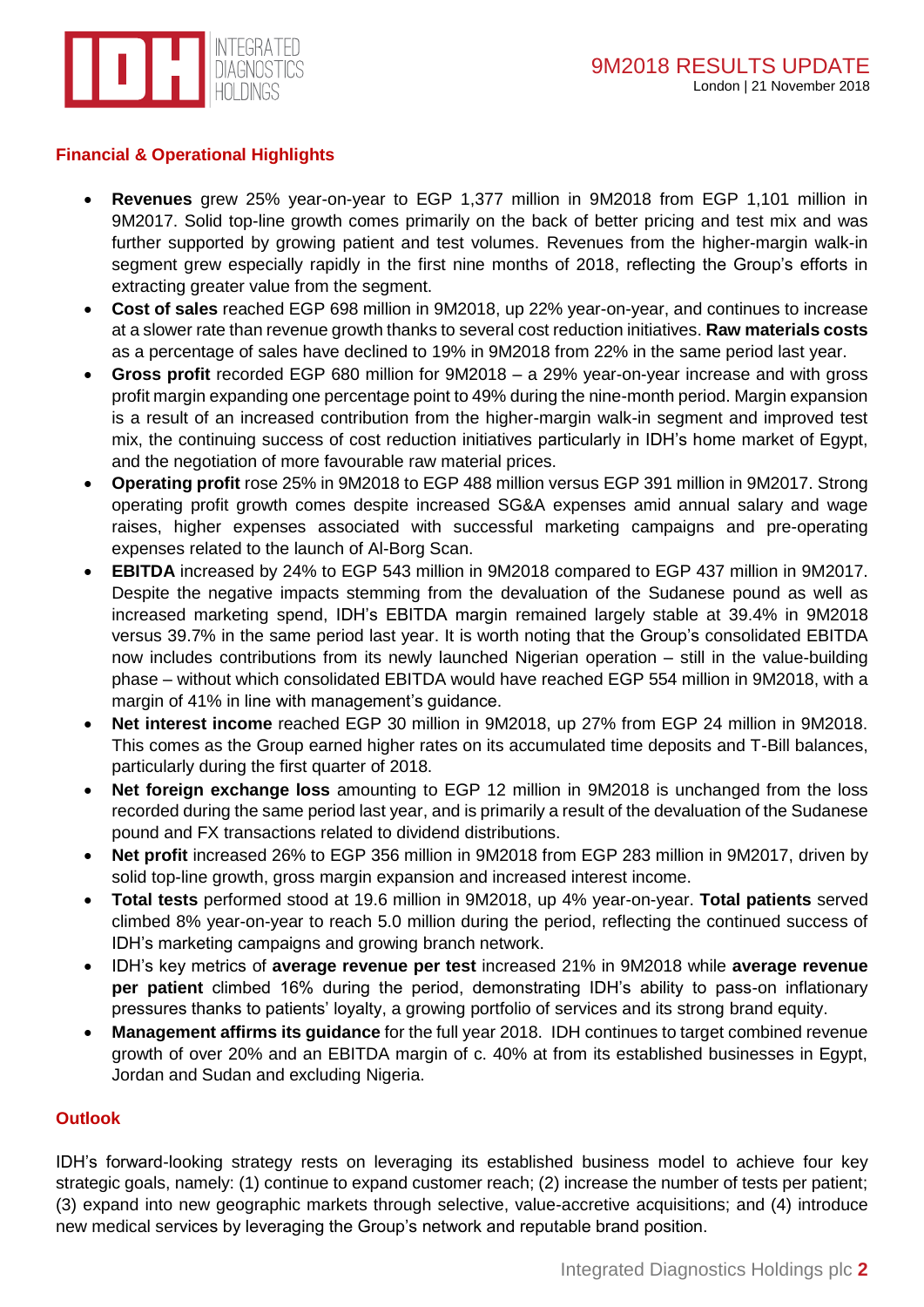

## **About Integrated Diagnostics Holdings (IDH)**

IDH is a leading consumer healthcare company in the Middle East and Africa with operations in Egypt, Jordan, Sudan and Nigeria. The Group's core brands include Al Borg and Al Mokhtabar in Egypt, as well as Biolab (Jordan), Ultralab and Al Mokhtabar Sudan (both in Sudan) and Echo-Scan (Nigeria). A long track record for quality and safety has earned the Company a trusted reputation, as well as internationally recognised accreditations for its portfolio of over 1,400 diagnostics tests. From its base of 414 branches as of 30 September 2018, IDH will continue to add laboratories through a Hub, Spoke and Spike business model that provides a scalable platform for efficient expansion. Beyond organic growth, the Group's expansion plans include acquisitions in new Middle Eastern and African markets where its model is well-suited to capitalise on similar healthcare and consumer trends and capture a significant share of fragmented markets. IDH has been a Jersey-registered entity with a Standard Listing on the Main Market of the London Stock Exchange (ticker: IDHC) since May 2015.

IDH's forward-looking strategy rests on leveraging its established business model to achieve four key strategic goals, namely: (1) continue to expand customer reach; (2) increase the number of tests per patient; (3) expand into new geographic markets through selective, value-accretive acquisitions; and (4) introduce new medical services by leveraging the Group's network and reputable brand position. Learn more at [idhcorp.com.](http://idhcorp.com/)

#### **Shareholder Information**

LSE: IDHC.L Bloomberg: IDHC:LN Listed: May 2015 Shares Outstanding: 150 million

#### **Contact**

**Mr. Sherif El-Ghamrawi** Investor Relations Director T: +20 (0)2 3345 5530 | M: +20 (0)10 0447 8699 | [sherif.elghamrawi@idhcorp.com](mailto:sherif.elghamrawi@idhcorp.com)

## **Forward-Looking Statements**

These Interim Results have been prepared solely to provide additional information to shareholders to assess the group's performance in relation to its operations and growth potential. These Interim Results should not be relied upon by any other party or for any other reason. This communication contains certain forward-looking statements. A forward-looking statement is any statement that does not relate to historical facts and events, and can be identified by the use of such words and phrases as "according to estimates", "aims", "anticipates", "assumes", "believes", "could", "estimates", "expects", "forecasts", "intends", "is of the opinion", "may", "plans", "potential", "predicts", "projects", "should", "to the knowledge of", "will", "would" or, in each case their negatives or other similar expressions, which are intended to identify a statement as forward-looking. This applies, in particular, to statements containing information on future financial results, plans, or expectations regarding business and management, future growth or profitability and general economic and regulatory conditions and other matters affecting the Group.

Forward-looking statements reflect the current views of the Group's management ("Management") on future events, which are based on the assumptions of the Management and involve known and unknown risks, uncertainties and other factors that may cause the Group's actual results, performance or achievements to be materially different from any future results, performance or achievements expressed or implied by these forward-looking statements. The occurrence or non-occurrence of an assumption could cause the Group's actual financial condition and results of operations to differ materially from, or fail to meet expectations expressed or implied by, such forward-looking statements.

The Group's business is subject to a number of risks and uncertainties that could also cause a forward-looking statement, estimate or prediction to differ materially from those expressed or implied by the forward-looking statements contained in this communication. The information, opinions and forward-looking statements contained in this communication speak only as at its date and are subject to change without notice. The Group does not undertake any obligation to review, update, confirm or to release publicly any revisions to any forward-looking statements to reflect events that occur or circumstances that arise in relation to the content of this communication.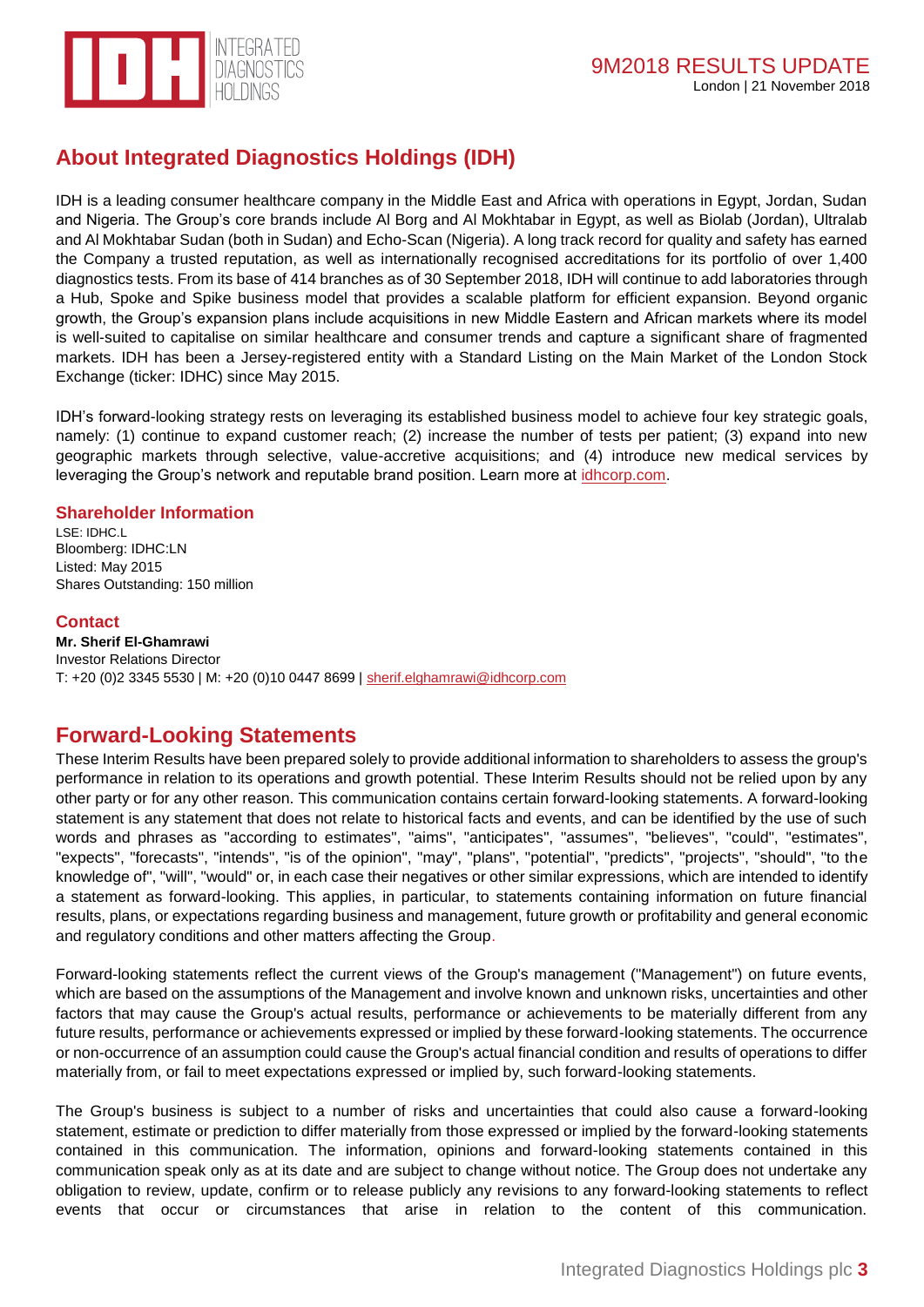

## **Operational & Financial Review**

IDH's results for the nine-month period continued on the same upward trajectory with revenues growing 25% year-on-year. Revenue growth was driven primarily by improved pricing and test mix and was further supported by higher patient and test volumes. The company's tactical marketing campaigns were successful in driving volume growth across both the contract and walk-in clients, while simultaneously allowing the company to pass-on price increases following a period of high inflation and eroded consumer spending. The success of this strategy in a challenging operating environment confirms the strong market position of our portfolio of brands.

Top-line growth also comes despite a lower revenue contribution from operations in Sudan, where the devaluation of the Sudanese Pound saw local-currency revenue gains lost to currency translation in IDH's consolidated financials. Additionally, the Group witnessed a slower performance during the month of August on account of the week-long Eid Al Adha holiday.

Management was also successful in increasing revenue contribution for the higher-margin walk-in segment, while at the same time pushed through increased cost efficiency and reduction initiatives. This in-turn helped enhance the Group's profitability margins during the nine-month period, with gross profit up 29% year-onyear in 9M2018 to EGP 680 million and gross profit margin expanding one percentage point to 49%. The Group's EBITDA also recorded a strong 24% year-on-year increase to EGP 543 million in 9M2018, with EBITDA margin remaining largely stable year-on-year at c.39%. Said results include a negative EGP 10 million EBITDA contribution from IDH's newly acquired operation in Nigeria which is still in the value-building phase. Excluding Nigeria, Group EBITDA margin would record 41% in 9M2018. Strong top-line growth, improved gross profitability and higher interest income reflected positively on IDH's bottom-line for the ninemonth period, with net profit up 26% year-on-year to EGP 356 million.

On the operational front, the third quarter of 2018 witnessed the inauguration of the Group's first full-fledged radiology branch under the Al-Borg Scan brand. Located in the Cairo district of Mohandessin, the branch offers a comprehensive suite of radiology services, including MRI, CT Scan and PET Scan, and kicks off the Group's venture in the radiology market with a further three branch openings planned during 2019.

Meanwhile, IDH continued to expand its geographic footprint in 9M2018, adding 31 new branches during the nine-month period to reach a total 414 branches, up c. 8% compared to year-end 2017. Branch additions included 10 in Nigeria through acquisition, IDH's newest market, 20 in Egypt and one new branch in Jordan. The Group's expansion drive is supported by its state-of-the-art Mega Lab which allows IDH to deploy its Hub, Spoke and Spike business model in Egypt to roll out capital-efficient "C" labs more rapidly. In February 2018, the Mega Lab was awarded accreditation from the College of American Pathologists (CAP), widely considered the leader in laboratory quality assurance globally.

#### **Branches by Country**

|                       | 30 September 2018 | 31 December 2017         | Change    |
|-----------------------|-------------------|--------------------------|-----------|
| Egypt                 | 360               | 340                      | 3.2%      |
| Jordan                | 19                | 18                       | 5.6%      |
| Sudan                 | 25                | 25                       |           |
| Nigeria               | 10                | $\overline{\phantom{a}}$ | <b>NA</b> |
| <b>Total Branches</b> | 414               | 383                      | 8.1%      |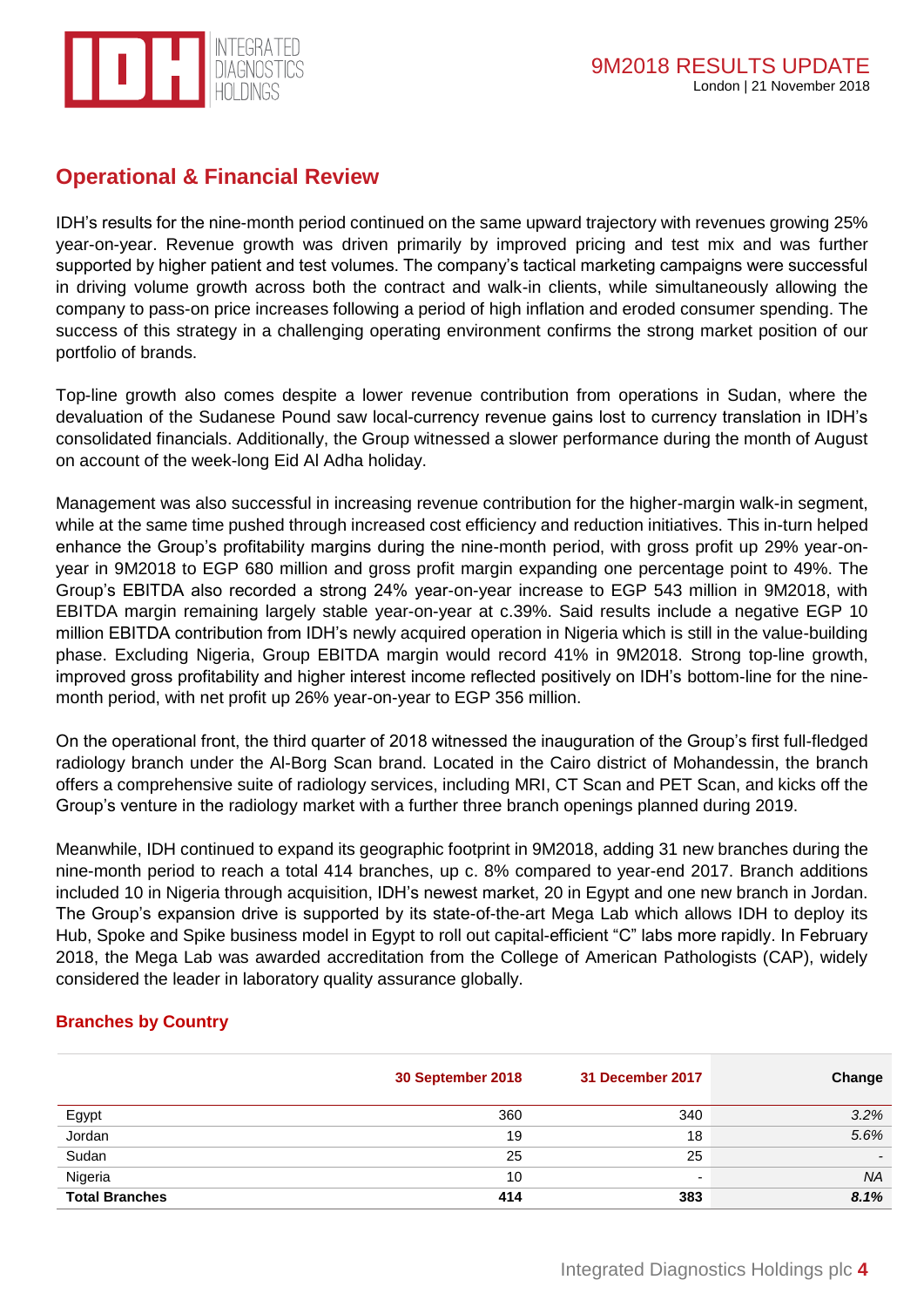

## **Our Customers**

IDH serves two principal types of clients: contract (corporate) and walk-in (individuals). Within each of these categories, the Group also offers a house call service, and within the contract segment, a lab-to-lab service.

#### **Contract Clients**

IDH's contract clients include institutions such as unions, private insurance companies and corporations who enter into one-year renewable contracts at agreed rates per-test and on a per-client basis. During 9M2018, contract clients represented 58% of IDH's total revenues, with the Company having served 3.6 million patients under these contracts and performed a total of 14.7 million tests, with no single contract client accounting for more than 1.5% of revenues.

#### **Walk-in Clients**

Walk-in clients contributed 42% to the Group's total revenues in 9M2018, up from 39% in the same period last year. The segment regained its growth momentum where total walk-in clients numbered 1.5 million in 9M2018, up 19% year-on-year, and received 4.9 million tests.

The ratio of contract to walk-in patients during 9M2018 was 71:29 compared with 74:26 in 9M2017, reflecting IDH's sustained marketing effort to target walk-in patients. That said, we expect the ratio to remain skewed in favour of contract patients; this is in step with the general market-wide shift in patient mix in recent years and is a natural outgrowth of market dynamics in Egypt, as companies are extending additional benefits to their staffs. The trend has been encouraged by continued high inflation, which is eroding consumer spending power and thus putting incremental pressure on corporations to provide either health insurance or corporate plans.

|                              |                | 9M2018   |           |         | 9M2017   |              |                | % change        |       |
|------------------------------|----------------|----------|-----------|---------|----------|--------------|----------------|-----------------|-------|
|                              | <b>Walk-In</b> | Contract | Total     | Walk-In | Contract | <b>Total</b> | <b>Walk-In</b> | <b>Contract</b> | Total |
| Revenue (EGP '000)           | 581,037        | 796,313  | 1,377,350 | 434,557 | 666,260  | 1,100,817    | 34%            | 20%             | 25%   |
| % of Revenue                 | 42%            | 58%      | 100%      | 39%     | 61%      | 100%         |                |                 |       |
| Patients ('000)              | 1,465          | 3,553    | 5,018     | 1,231   | 3,429    | 4,659        | 19%            | 4%              | 8%    |
| % of Patients                | 29%            | 71%      | 100%      | 26%     | 74%      | 100%         |                |                 |       |
| Revenue per Patient<br>(EGP) | 397            | 224      | 274       | 353     | 194      | 236          | 12%            | 15%             | 16%   |
| Tests $(1000)^3$             | 4,933          | 14,703   | 19,636    | 4,367   | 14,545   | 18,912       | 13%            | 1%              | 4%    |
| % of Tests                   | 25%            | 75%      | 100%      | 23%     | 77%      | 100%         |                |                 |       |
| Revenue per Test (EGP)       | 118            | 54       | 70        | 100     | 46       | 58           | 18%            | 18%             | 21%   |
| <b>Test per Patient</b>      | 3.4            | 4.1      | 3.9       | 3.5     | 4.2      | 4.1          | $-5%$          | $-2%$           | $-4%$ |

#### **Key Performance Indicators**

1

<sup>&</sup>lt;sup>3</sup> During the period, IDH reclassified some tests from contract to walk-ins. Without the reclassification, walk-in tests would have recorded a 9% year-on-year growth in 9M2018 while contracts test would be 2% higher than the same period last year.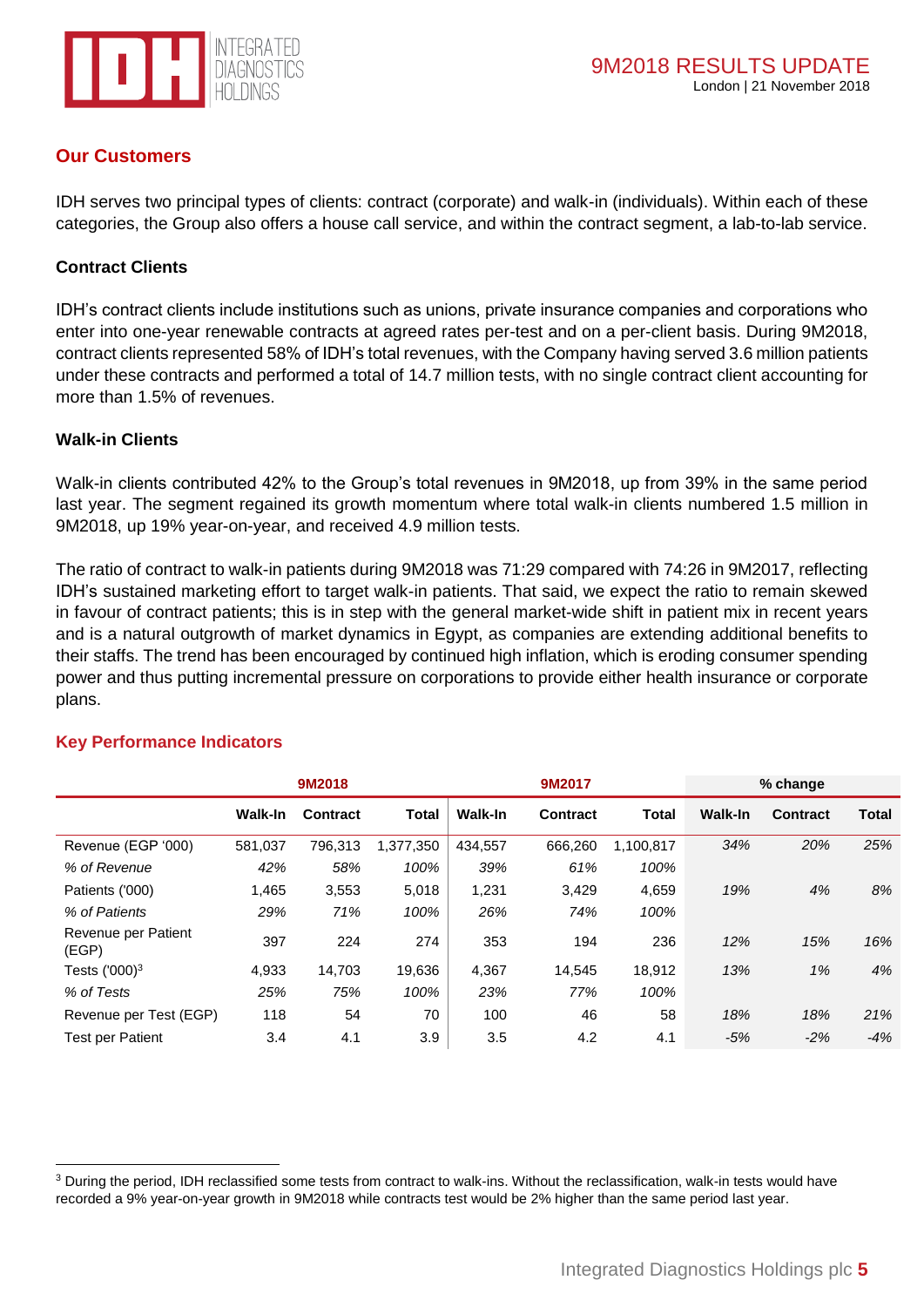

## **Revenue Analysis: Contribution by Patient Segment**

Consolidated revenues increased 25% year-on-year in 9M2018 to EGP 1,377 million, with both the corporate and walk-in segments contributing to growth. Total patients served across both segments climbed 8% yearon-year and total tests grew 4% during the nine-month period. Parallel to volume growth, selective price increases and better sales mix also made important contributions to revenue growth. This is clearly reflected in IDH's two key revenue metrics of average revenue per patient (up 16% in 9M2018) and average revenue per test (up 21%).

Revenues from contract clients recorded a 20% increase in 9M2018 to EGP 796 million, supported by an overall trend toward corporate health insurance coverage, especially in IDH's home market of Egypt. Better pricing mix saw the contract segment record a 15% increase in average revenue per contract patient and an 18% increase in average revenue per contract test; surpassing volume growth of 5% in number of contract patients and a 1% increase in associated tests.

Revenue from the walk-in segment increased at a faster pace during 9M2018, recording a 34% year-on-year increase to EGP 581 million during the period. Segment growth was driven by both improved pricing and a continued turnaround in walk-in patient trends. Total number of walk-in patients increased 19% in 9M2018 while total tests were up 13% during the same period. Higher volumes reflect the Group's efforts to target the segment with tactical marketing campaigns – including attractive features such as discounts on chronic disease tests and partnerships with banks for affordable payment programs. Meanwhile, with inflationary pressures in Egypt gradually easing (coming off a high base) and as consumers are increasingly adapting to new price levels following the late 2016 devaluation of the Egyptian pound, IDH has been successful in passing-on prices increase to consumers. This is clearly reflected in average revenue per walk-in patient recording a 10% increase and average revenue per walk-in test increasing 20% in 9M2018. Whilst the segment contributes the smaller share to total revenues (9M2018: 42%), the dual effect of strong volume growth and better pricing saw walk-in patients contribute 53% to total revenue growth for the period.

#### **Revenue Analysis: Contribution by Geography**

On a geographic basis, Egypt contributed 83% of total revenues in 9M2018 (9M2017: 82%), followed by Jordan at 13% (9M2017: 15%) and Sudan and Nigeria each contributing 2% to total revenues (Sudan 9M2017: 3%).

#### **Revenues by Country**

| (EGP million)                     | 9M2018 | 9M2017 | % change  |
|-----------------------------------|--------|--------|-----------|
| Egypt                             | 1,141  | 904    | 26%       |
| Jordan<br>and the control of the  | 183    | 163    | 12%       |
| Sudan<br><b>Contract Contract</b> | 28     | 34     | (18%)     |
| Nigeria                           | 24     | -      | <b>NA</b> |
| <b>Total</b>                      | 1,377  | 1,102  | 25%       |

Revenues from IDH's home market of Egypt recorded the fastest growth in 9M2018 at 26% year-on-year to EGP 1,141 million. Constituting the largest share of total revenue and coupled with strong year-on-year growth saw operations in Egypt contribute the lion's share to the Group's total revenue growth at 86% in absolute terms. Total patients served in Egypt were up 6% during the nine-month period, whilst tests performed rose 3%. On a segment basis, walk-in patient volumes recorded strong growth of 15% in 9M2018 while volumes in the contract business recorded a 3% increase.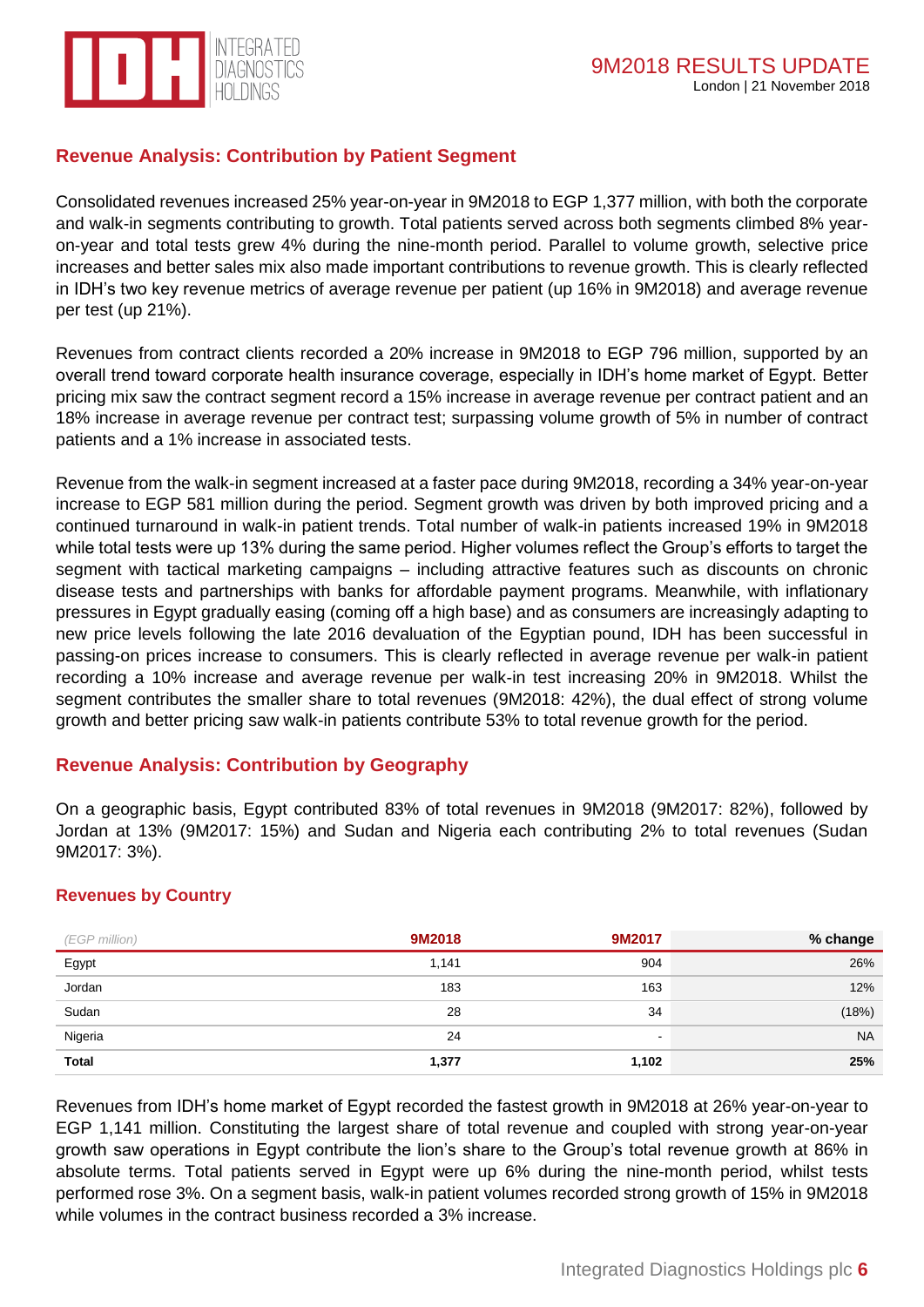



To drive both the acquisition of new patients and expanded test volumes, the Group offered payment plans and packages for selected tests; launched tactical advertising campaigns to raise awareness of chronic diseases; and implemented a new customer relationship management (CRM) program that reached out to patients with marketing messages via SMS.

In Jordan, revenues were up 12% year-on-year in 9M2018 to EGP 183 million and contributed c. 7% to the Group's consolidated revenue growth in absolute terms. IDH's Jordan-based subsidiary Biolab delivered a strong operational performance despite the economic challenges, with a 19% increase in number of patients served and a 15% gain in number of tests performed.

Revenues from Sudan increased 45% in SDG terms during 9M2018, however, the devaluation of the Sudanese pound saw top-line gains muted when translated into EGP for the Group's consolidated financial statements. The average SDG:EGP exchange rate was 0.63 in 9M2018 versus 1.10 in 9M2017, with the result being an 18% decline in Sudan revenues in EGP terms to EGP 28 million.

Nigeria, IDH's newest market, contributed revenues of EGP 24 million in 9M2018 with key metrics surpassing budgets despite the operation still being the value-building phase. The country's contribution to total consolidated growth stood at 2% during the period.

## **Cost of Sales**

Cost of sales posted EGP 698 million in 9M2018, up 22% year-on-year, and continued to increase at a slower rate than revenue growth thanks to several cost reduction initiatives. As a result, IDH's gross profit margin rose by one percentage point to reach 49% in 9M2018. Gross profit reached EGP 680 million for 9M2018 – a 29% year-on-year expansion.

Raw material costs continued to be the largest contributor to COGS at 37% in 9M2018. Due to the increased volume of business, raw material costs grew 9% year-on-year to record EGP 261 million in 9M2018, including the cost of tests sent abroad. This translates to an average raw material cost per test of EGP 13.3 in 9M2018, up only 5% versus 9M2017 despite the prevailing double-digit inflation. It is also worth noting that management's efforts in improving patient and test mix and negotiating more favourable raw material prices have led to an overall decline in raw material costs as a percentage of sales to 19% in 9M2018 from 22% in 9M2017. This is particularly true in IDH's home market of Egypt where cost-reduction efforts have seen gross profit margin expand significantly from 51.4% in 9M2017 to 54.0% in 9M2018.

Direct salaries and wages, the second-largest component of COGS at 33%, increased 32% year-on-year to EGP 230 million in 9M2018. The increase was driven by staffing of new branches including the consolidation of IDH's new Nigerian operation, along with higher incentive compensation tied to strong revenue growth. Salaries and wages remained stable as a percentage of revenues, rising by less than one percent year-onyear to 17% in 9M2018.

Other expenses, including branch utilities and rent, were up 35% year-on-year posting EGP 157 million in 9M2018. Growth in the expense item was driven by utility price hikes implemented in Egypt in July 2017 and July 2018, increases in branches' rental contracts in early 2018, and the overall increase in the number of branches.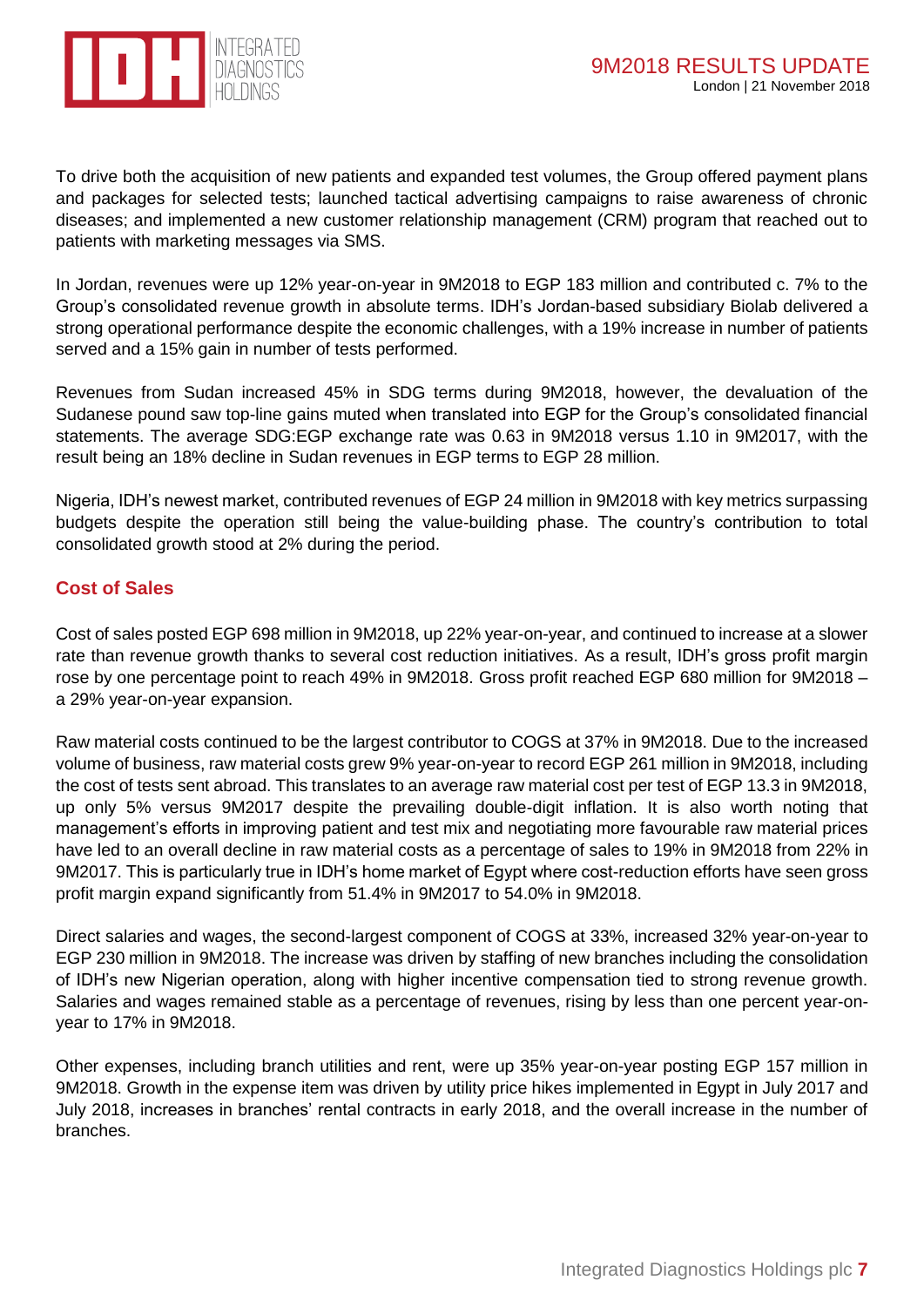

## **EBITDA**

The Group's consolidated EBITDA grew by 24% year-on-year to stand at EGP 543 million in 9M2018 compared to EGP 437 million in 9M2017. EBITDA margin remained stable at c.39% despite the inclusion of a negative EBITDA of c.EGP 10 million from IDH's new Nigerian operations – currently in the value-building phase – as well as the devaluation of the Sudanese pound which offset the country's top-line gains. Excluding the Nigerian operation, EBITDA growth would have recorded 27% year-on-year with a margin of 41%.

The Group's Egyptian operation contributed 95% of consolidated EBITDA in 9M2018, up from 90% during 9M2017 on the back of strong business in the market, a stable contribution from Jordan, and negative contributions from Sudan and Nigeria during the period. Lower raw material costs and favourable operating leverage on strong revenues have seen the Egyptian operation's EBITDA margin grow to 45% in 9M2018 compared to 43% in 9M2017. The Sudanese operation's EBITDA margin dropped to negative 2% in 9M2018 from 21% in 9M2017, impacted by the devaluation of the Sudanese pound, higher salaries paid in US\$ to expatriates, and lower patient volumes. IDH is working to limit expatriate salaries by increasing dependence on local hires. EBITDA from the Group's Jordanian operation, Biolab, contributed 7% to consolidated EBITDA and delivered a stable EBITDA margin of 21%.

#### **Interest Income / Expense**

IDH recorded interest income of EGP 40 million in 9M2018, up from EGP 33 million in the same period last year. Higher interest rates along with prudent cash management saw the Group maximise return on its accumulated time deposits and treasury bills balances.

Interest expense, which is primarily related to the Company's finance lease contracts, increased by approximately EGP 1.1 million to reach EGP 10.2 million for 9M2018. The increase was driven by a supplier's finance lease contract being denominated in US dollar.

#### **Foreign Exchange**

IDH recorded a net foreign exchange loss amounting to EGP 12 million in 9M2018. The figure is unchanged from the loss recorded during the same period last year, and is primarily a result of the devaluation of the Sudanese pound and FX transactions related to dividend distributions and salary expenditures.

#### **Taxation**

In 9M2018, IDH recorded a tax expense of EGP 135 million compared to EGP 97 million in 9M2017, with an effective tax rate of 27% versus 24% during the same period last year. There is no tax payable for IDH's two companies at the holding level. All tax is paid on profits generated by operating companies in Egypt, Jordan, Sudan, and Nigeria.

The Group's dividend policy is to distribute any excess cash after taking into consideration all business cash requirements and potential acquisition considerations. As a result, a deferred tax liability is recognised for the 5% tax on dividends for the future expected distribution payable by Egyptian entities under Egyptian tax legislation. Deferred tax expense in 9M2018 was EGP 13 million versus an expense of EGP 22 million in the same period a year earlier.